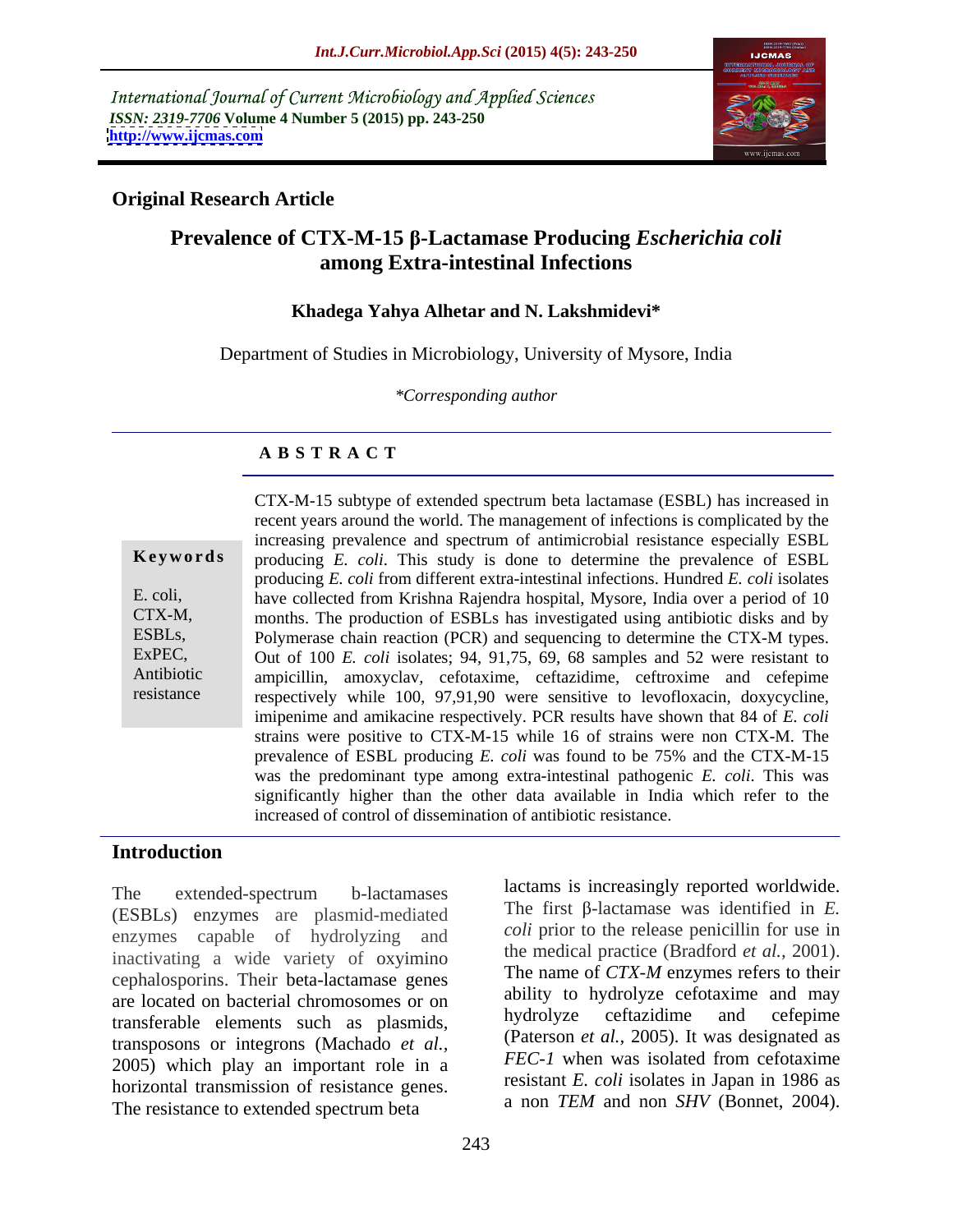*M-1* when it was isolated from cefotaxime-lactamase (ESBL) producing bacteria ranges resistant clinical *E. coli* strains that neither produced *TEM* nor *SHV* (Paterson *et al., E. coli* in 2009 (Anandan *et al.,* 2009). 2005). Currently, there are more than 120 different  $CTX-M$   $\beta$ -lactamases that are the world and is increasing. The difference clustered into five groups (CTX-M-1, -2, -8, of the prevalence of ESBLs in certain parts -9, and-25). The *CTX-M* family shows of the world may relate to differences in approximately 40% similarities to *TEM* and *SHV* beta-lactamases at the amino acid level detecting ESBLs as well as lack of a (McCracken 2006). CTX-M depending on sufficient surveillance system. In this study their amino acid sequence similarities is sub we will determine the prevalence of ESBLs classified into five groups: (i) *CTX-M-1* group includes six plasmid-mediated *E. coli* isolates that were isolated from enzymes (*CTX-M-1, CTX-M-3, CTX-M-10, CTX M-12, CTX-M-15, CTX-M-22, CTX-M- 23, CTX-M-28* and *FEC-1*), (ii) *CTX-M-2*  group includes eight plasmid-mediated *CTX- M* enzymes (*CTX-M-2, CTX-M-4, CTX-M- 4L, CTX-M-5, CTX-M-6, CTX-M-7, CTX-M- 20,* and *Toho-1*), (iii) *CTX M-8* group includes one plasmid-mediated member, (iv) were collected from the Department of *CTX-M-9* group includes nine plasmid- Microbiology, Krishna Rajendra (K. R.) mediated enzymes (*CTX-M-9, CTX-M-13,*  Hospital, Mysore, India. All isolates were *CTX-M-14, CTX-M-16, CTX-M-17, CTX-M- 19, CTX-M-21, CTX-M-27, CTX-M-24*) and specimens including urine, blood, sputum (v) *CTX-M-25* group includes the *CTX-M-25* and *CTX-M-26* enzymes (Bonnet, 2004). (June 2013 to March 2014). All isolates Extra-intestinal pathogenic *E. coli* (ExPEC) that can cause infection outside the intestinal on MacConky Agar (M.A.) and Eosin tract are split up as uropathogenic *E. coli* Methylen Blue (E.M.B.) Agar and by using (UPEC), sepsis associated *E. coli* (SEPEC), biochemical identification kit (HiE. coli or neonatal meningitis associated *E. coli* (NEMEC) which reflect their ability to cause disease at multiple anatomical sites (Russo *et al.,* 2003 and Dobrindt and Hacker, 2008). Pathogenic *E. coli* as intestinal pathogens and extra-intestinal *E.*  Antibiotic Sensitivity was determined by *coli* infections are recognized as a major Kirby-Bauer disk diffusion method as per source of morbidity, mortality, and CLSI recommendations (2012). increased health costs (Hamelin *et al.,* Antimicrobial disks used were Ampicillin 2006). Enterobacteriaceae with CTX-M (10 µg), Cefotaxime (30 µg), Cefoxitin (30 enzymes have been associated with both µg), Ceftazidime (30 µg), Gentamicin (10 hospital-acquired and community infections, µg), Amikacin (30 µg), Cefepime (30 µg), mostly *Escherichia coli* from the urinary Cefuroxim (30 µg), Norfloxacin (10 µg),

However, in 1989 it was designated as *CTX*- India prevalence of extended-spectrum βfrom 23-86% in earlier reports and 63.6% of Prevalence of ESBLs varies greatly around the world and is increasing. The difference of the prevalence of ESBLs in certain parts of the world may relate to differences in cephalosporin usage and methods of sufficient surveillance system. In this study and investigate the type of CTX-M among different Extra-intestinal infections.

# **Materials and Methods**

# **Bacterial isolates**

A total of 100 of *E. coli* clinical isolates obtained from different extra-intestinal and exudates over a Period of 10 months were identified as *E. coli* by inoculated them Identification Kit, HiMedia Laboratories Pvt. Ltd, Mumbai, India).

### **Antibiotic sensitivity test**

tract in the UK (Karisik *et al.,* 2006). In Chloramphenicol (30 µg), Levofloxacin (5CLSI recommendations (2012).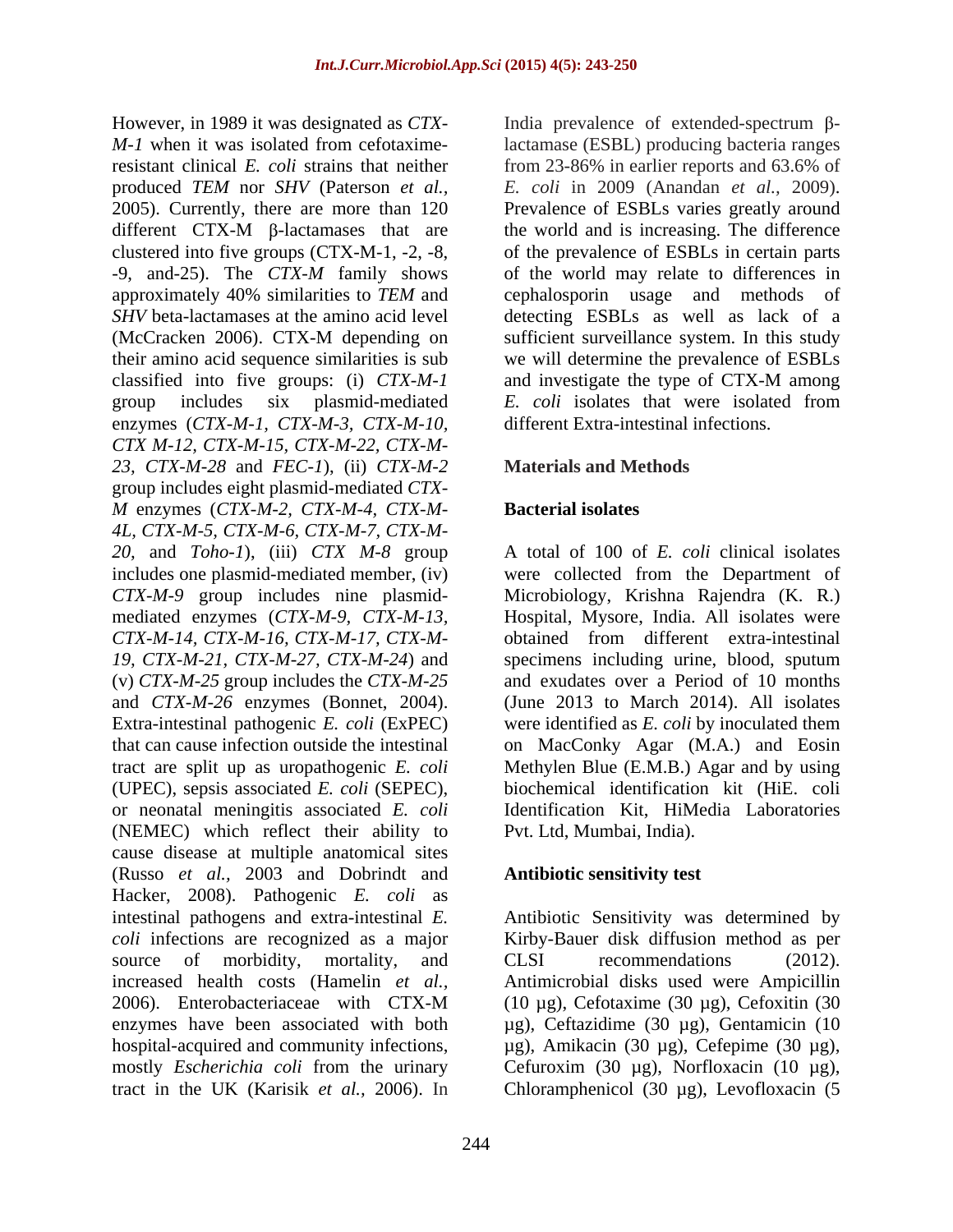µg), Trimethoprim-sulfamethoxazole (25 Hydrochloride (30 µg), Cefpodoxime (10 3'

Phenotypic confirmatory test of ESBL production was performed by a double disc synergy test using Hexa disc rings (HiMedia, India) that contain three Chi square was used to see the significance antibiotics and three antibiotics with of difference between the production of clavulanic acid that include cefotaxime (30 CTX-M in ESBL and non ESBL producer  $\mu$ g), cefotaxime-clavulanic acid (30/10  $\mu$ g), strains. ceftazidime (30 µg), ceftazidime-clavulanic acid (30/10  $\mu$ g) and Cefpodoxim (10 $\mu$ g) and **Result and Discussion** Cefpodoxim-clavulanic acid (10/5 µg). Each ring was placed on a lawn culture of the test Hundred E. coli isolates were collected from isolate on Muller Hinton Agar (MHA) plate different samples, urine (55%), exudates

Interpretation: when there is an increase of 5 mm in inhibition zone diameter around acid versus the inhibition zone diameter samples and 52 are resistant to ampicillin, around Cefotaxime disk alone, it confirms

Template DNA was prepared by boiling method as described by Ruppe *et al.,* 2009. The presence of  $blaCTX-M$   $\beta$ - The isolates that showed resistance to described previously (Paterson *et al.,* 2003)

µg), Amoxyclav (30µg), Doxycycline blaCTX-Mr 5'-ACCGCGATATCGTTGGT µg) and Imipenem (10 μg) (HiMedia, India). The parameters: 35 cycles of amplification at a **Screening test for ESBL production** an annealing temperature of 60°C for 1 min According to the CLSI guidelines, isolates min. This step was followed by a final showing inhibition zone size of  $\Box$  22 mm extension at 72 $\degree$ C for 10 min. PCR products with Ceftazidime (30  $\mu$ g), and  $\leq$  27 mm with were resolved on 1% agarose gels, stained Cefotaxime (30 µg) were identified as with ethidium bromide, and photographed potential ESBL producers and shortlisted for with UV illumination. All positive PCR confirmation of ESBL production. products will send for sequencing to **Confirmatory test for ESBLs** blasting on BLAST website pg), Trianshopin-suffamelihoories (SCCTTTGCGATGTCGATGCAGE)<br>  $\mu$ g), Amonopolis (SQC), Doxycycline (MCTTGCGATGTCGCATGTCGCATG)<br>
Hy using primeric (10 pg), Capoloonics (10 mg) and longitudinal primeric and structure (3) with with using the following reaction denaturation temperature of 94°C for 30 s, and an extension temperature of 72°C for 1 investigate the specific types of CTX-M by blasting on BLAST website [\(http://blast.ncbi.nlm.nih.gov/Blast.cgi](http://blast.ncbi.nlm.nih.gov/Blast.cgi)).

## **Statistical analysis**

CTX-M in ESBL and non ESBL producer strains.

# **Result and Discussion**

and incubated overnight at  $37\Box$ C. (30%), sputum (8%) and blood (7%). Hundred *E. coli* isolates were collected from

# **Antibiotic sensitivity test**

combination disk of Cefotaxime+Clavulanic Out of 100 *E. coli* isolates; 94, 91,75, 69, 68 ESBL production. The ceftroxime and cefepime respectively which **Determination of CTX-M types By Polymerase Chain Reaction (PCR)** sensitive to levofloxacin, doxycycline, samples and 52 are resistant to ampicillin,<br>amoxyclav, cefotaxime, ceftazidime, are considered as multidrug resistant *E. coli* strains. While 100, 97, 91 and 90 still imipenime and amikacine respectively as shown below in table 1.

lactamase genes will be screened as cefotaxime, ceftazidime, cefepime and The isolates that showed resistance to ceftroxime are considered as ESBL producers and it confirmed by double disk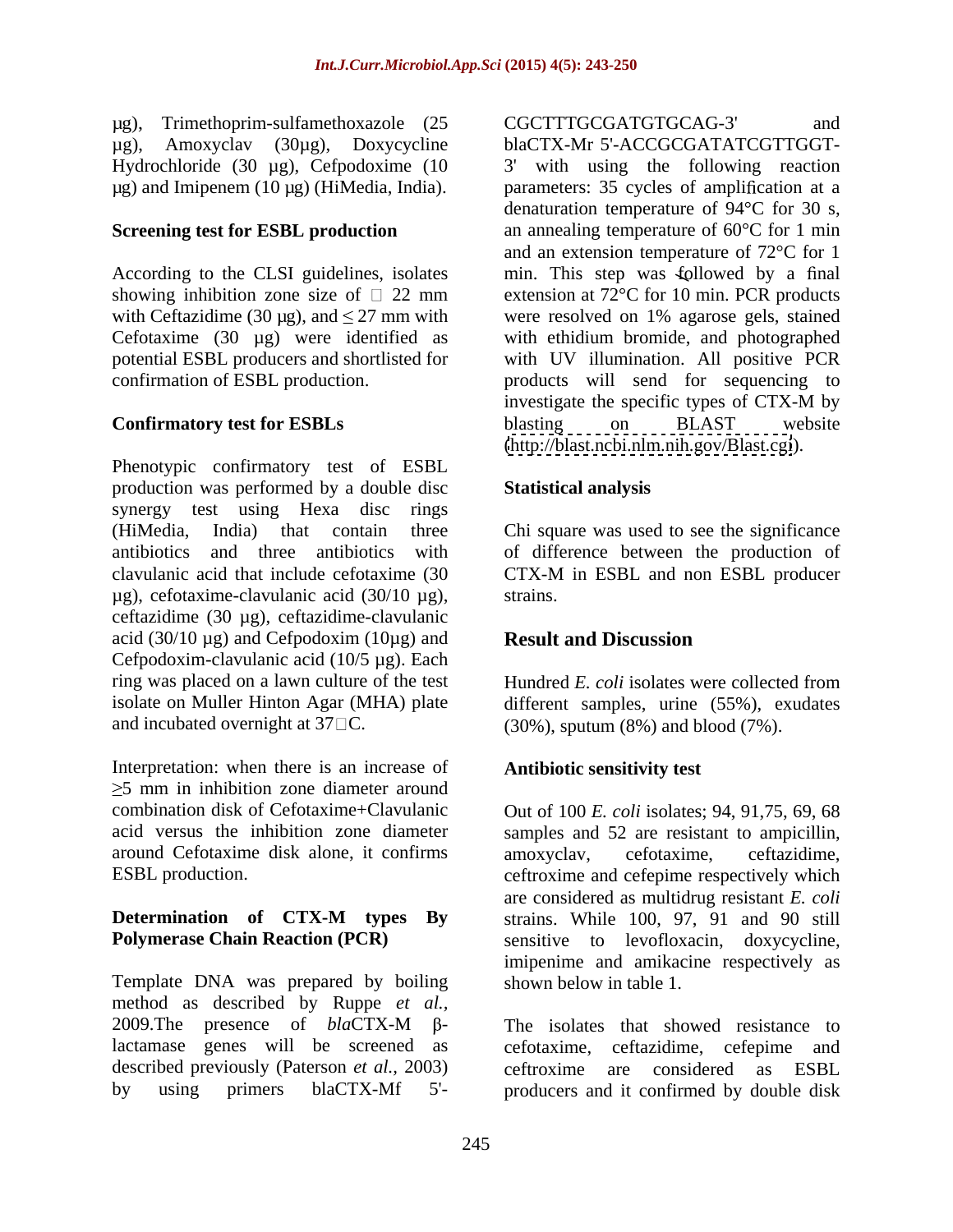synergy test using combined antibiotics (Fig. 2). 18.5%, 22%, 38.4% and 60% among UTI

Compression of the strains related to its producers. The difference between the countries in different percent 45% and

samples and 52 are resistant to ampecillin, ceftroxime and cefepime, respectively. 95% Confidence Interval 3.0–75.0, While 100, 97, 91 and 90 still sensitive to isolates were resistant for it. 35 % of isolates cefotaxime and the increase of zone

(cefotaxime, ceftazidime and cefpodoxim) acid. It is a high percentage of ESBLs with clavulanic acid (Fig. 1). The antibiotic regarding to another study which reported sensitivity results are explored in the graph that the prevalence of ESBL-*E. coli* was **Determination of CTX-M types** Prabavathy, 2012) and (Narayanaswamy and Out of 100 *E. coli* strains 84 are positive for compatible with another study (Freeman *et*  CTX-M gene subtype CTX-M15 while 16 of *al.,* 2008) which reported that 90% of strains are non CTX-M producers as figure patients who travelled from New Zealand to 3. India are infecting by ESBLs *E. coli.* The resistance to cefotaxime and production of refer either to the randomly consuming of CTX-M enzyme we found that 81 of *E. coli* antibiotics or to the different endemic strains are resistant and intermediate to strains. Genotypic analysis of CTX-M cefotaxime and producing to CTX-M while  $\qquad$  enzyme showed all CTX-M producing  $E$ . 6 strains are resistant to cefotaxime but not *coli* are carrying CTX-M-15. It is a high producing CTX-M. However, 9 strains of *E.*  percent in comparison with previous study *coli* are sensitive to cefotaxime are CTX-M which found CTX-M-15 in different production of CTX-M of ESBLs and non 96.77% (Kingsley *et. al.,* 2008 and Al-ESBLs producing *E. coli* was significant Agamy *et al.,* 2014). The travelling between  $(P=0.00 \square 0.05)$ . different countries may play an important Out of 100 *E. coli* isolates, 94, 91, 75, 69, 68 different pathogens as what was reported by amoxyclav, cefotaxime, ceftazidime, India was a risk factor (Odds Ratio 13.6, levofloxacin, doxycycline, imipenime and 15 was 77%. Another study (Freeman *et al.,* amikacine respectively. This result is agree 2008) reported that 90% of patient who with Datta *et al.* (2004) and Anandan *et al.* travelled to India was infected by ESBL-E. (2009) with the exception for amikacine and coli and 88.88% of them were carrying gentamicine which last report showed the CTX-M-15. In comparison the *E. coli* are resistant to gentamicine while another cefotaxime and production of CTX-M study (Umadevi *et al.,* 2011) showed 100% of *E. coli* were sensitive to gentamicine. resistant isolates producing of CTX-M, Recently, prevalence of ESBL producing *E.*  which 6 isolates were not producing of *coli* has been increasing over the past years, CTX-M. These isolates may carry another resulting in limitation options. In current beta-lactamase gene which are not including study 75% of *E. coli* strains are ESBL producers related to their resistance to were sensitive to cefotaxime showed inhibition of cefotaxime with clavulanic 18.5%, 22%, 38.4% and 60% among UTI infections (Agrawal *et al.,* 2008; Rajan and Mallika, 2010) respectively, but it patients who travelled from New Zealand to differences in the prevalence of ESBLs producing *E. coli* between the regions may enzyme showed all CTX-M producing *E.*  countries in different percent 45% and 96.77% (Kingsley *et. al.,* 2008 and Al role in dissemination of ESBLs among Yaita (2014) who reported that the travel to 95% Confidence Interval 3.0–75.0, p,0.0001) and the dissemination of CTX-M isolates related to their resistance to enzyme, we found that not all cefotaximein this study. On contrary 6 isolates that positive to CTX-M gene which can be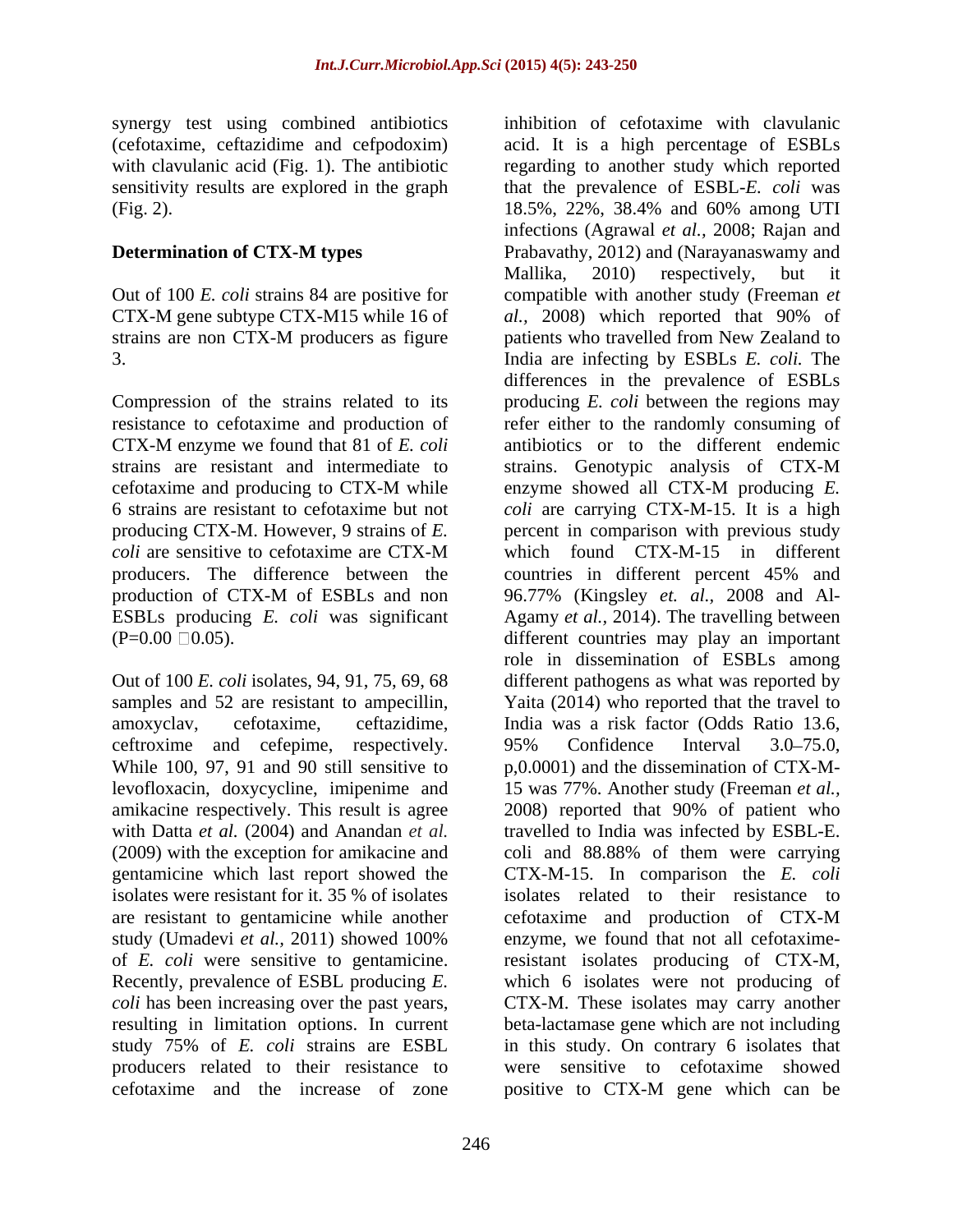interpreted by these isolates contain CTX-M gene but still not express it or may exposed to external effects that disrupted the gene. so fast around the world. This finding may should be done to investigate the specific epidemiological strains which make the control of dissemination of antibiotics resistance is difficult and the infections cannot be treatment.

Related to the previous and recent studies, epidemiological strains may disseminate that the prevalence of CTX-M-15 has increased was harboring CTX-M-15. Many studies refers to the randomly using of antibiotics or epidemiological *E. coli* strains with their the combination of antibiotic resistance with phylogenetic groups which may refer to the Prevalence of CTX-M-15 has increased among *E. coli* infections in compression to previous studies which may refer to some should be done to investigate the source of infection to control the dissemination of ESBLs.

| <b>Antibiotics</b> |            |                           |                 |
|--------------------|------------|---------------------------|-----------------|
| <b>CTX</b>         | 75         |                           | $\overline{10}$ |
| AMP                | 94         |                           |                 |
| CAZ                | 69         |                           |                 |
| <b>GEN</b>         | 35         |                           |                 |
| $\mathbf{AK}$      | 10         |                           |                 |
| <b>CPM</b>         | 52<br>ے ب  | 1 <sub>2</sub><br>$\perp$ |                 |
| <b>IPM</b>         |            |                           |                 |
| AMC                | $\Omega$ 1 |                           |                 |
| <b>CX</b>          | 29         |                           |                 |
|                    | 12         | 14                        |                 |
| <b>COT</b>         | 46         | 17                        |                 |
| LE                 |            |                           |                 |
| <b>CXM</b>         | 68         |                           |                 |
| N X                | $\Lambda$  | 14                        |                 |
| <b>DO</b>          |            |                           |                 |

**Table.1** Antibiotics sensitivity test

AMP; Ampicillin, CTX; Cefotaxime, CX; Cefoxitin, CAZ; Ceftazidime, GEN; Gentamicin, AK; Amikacin, CPM; Cefepime, CXM; Cefuroxim, NX; Norfloxacin, C; Chloramphenicol, LE; Levofloxacin, COT; Trimethoprim sulfamethoxazole, AMC; Amoxyclav, DO; Doxycycline Hydrochloride and IPM; Imipenem

**Figure.1** A, B; Antibiotic sensitivity test using Antibiotic discs, C; ESBL confirmation test using Hexa disc rings

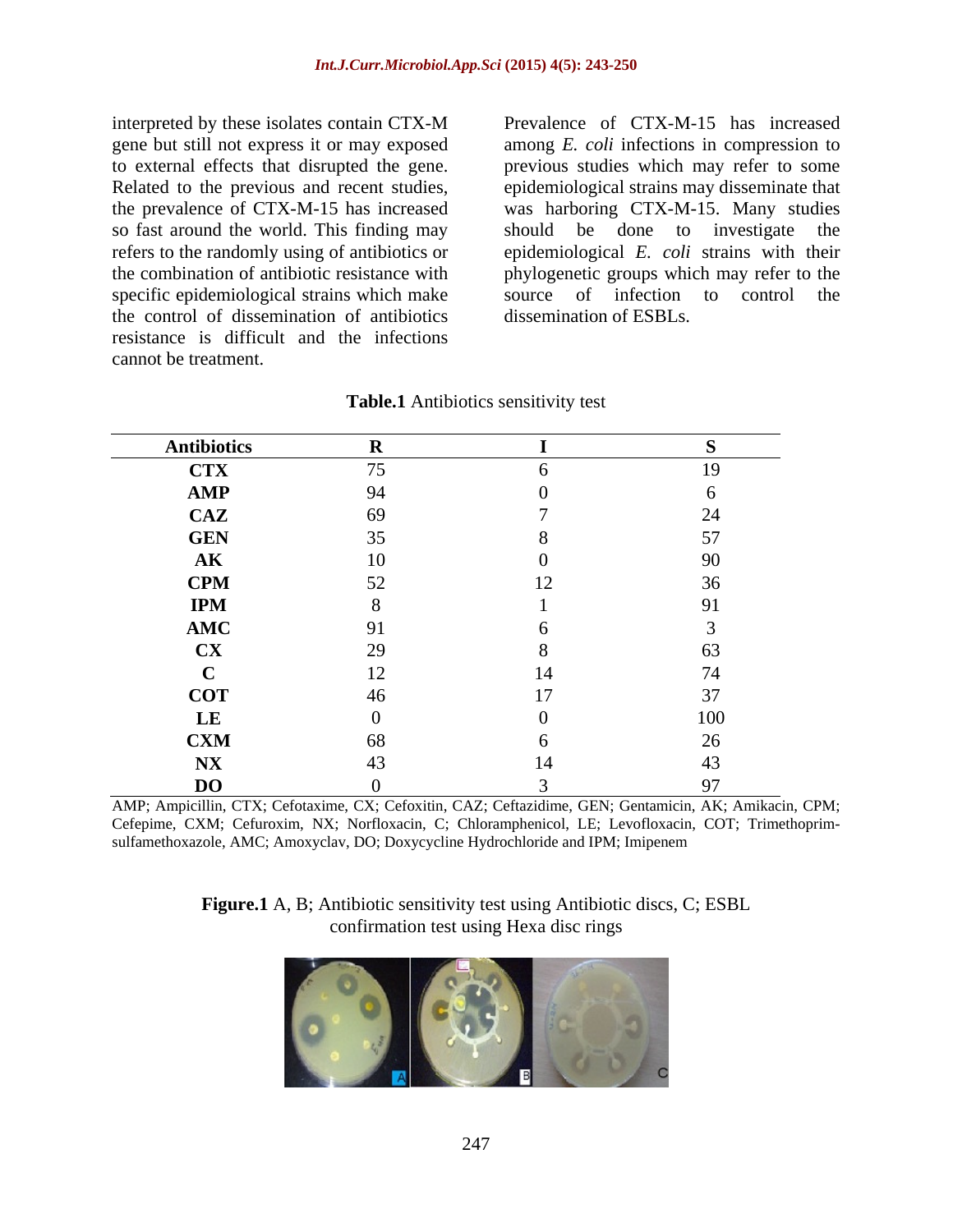

### **Figure.2** Antibiotic sensitivity test

**Figure.3** PCR Result of CTX-M: Lane M; DNA Marker, Lanes 1-11 refer to sample No.; D59, U12, S3, E24, U-5, U-55, U-43, S-10, E56, E-8, and E-62 are positive to CTX-M



We thank the staff in Department of *Micro.*, 51(1): 139–142. Microbiology, K.R Hospital, Mysore, India for provision all the clinical isolates of E.

Agrawal, P., Ghosh, A.N., Kumar, S., Basu, B., Kapila, K. 2008. Prevalence of *Micro Anti.*, 13(4): 1–7.

**Acknowledgment** klebsiella pneumonia isolates in a tertiary care hospital. *Ind. J. Patho. Micro.,* 51(1): 139–142.

- coli that were used in this study. H. 2014. Molecular characteristics of **References** and **References** and **References** and **References** and **References** and **References** and **References** and **References** and **References** and **References** and **References** and **References** and **References** and Al-Agamy, M., Shibl A., Hafez M., Al- Ahdal M., Memish Z. and Khubnan  $extended-spectrum$   $\beta$ -lactamaseproducing Escherichia coli in Riyadh: emergence of CTX-M-15 producing E. coli ST131. *Ann. Clin. Micro Anti.,* 13(4): 1–7.
	- extended-spectrum β-lactamases Anandan, S., Thomas, N., Veeraraghavan, among Escherichia coli and B., Jana, A. 2009. Prevalence of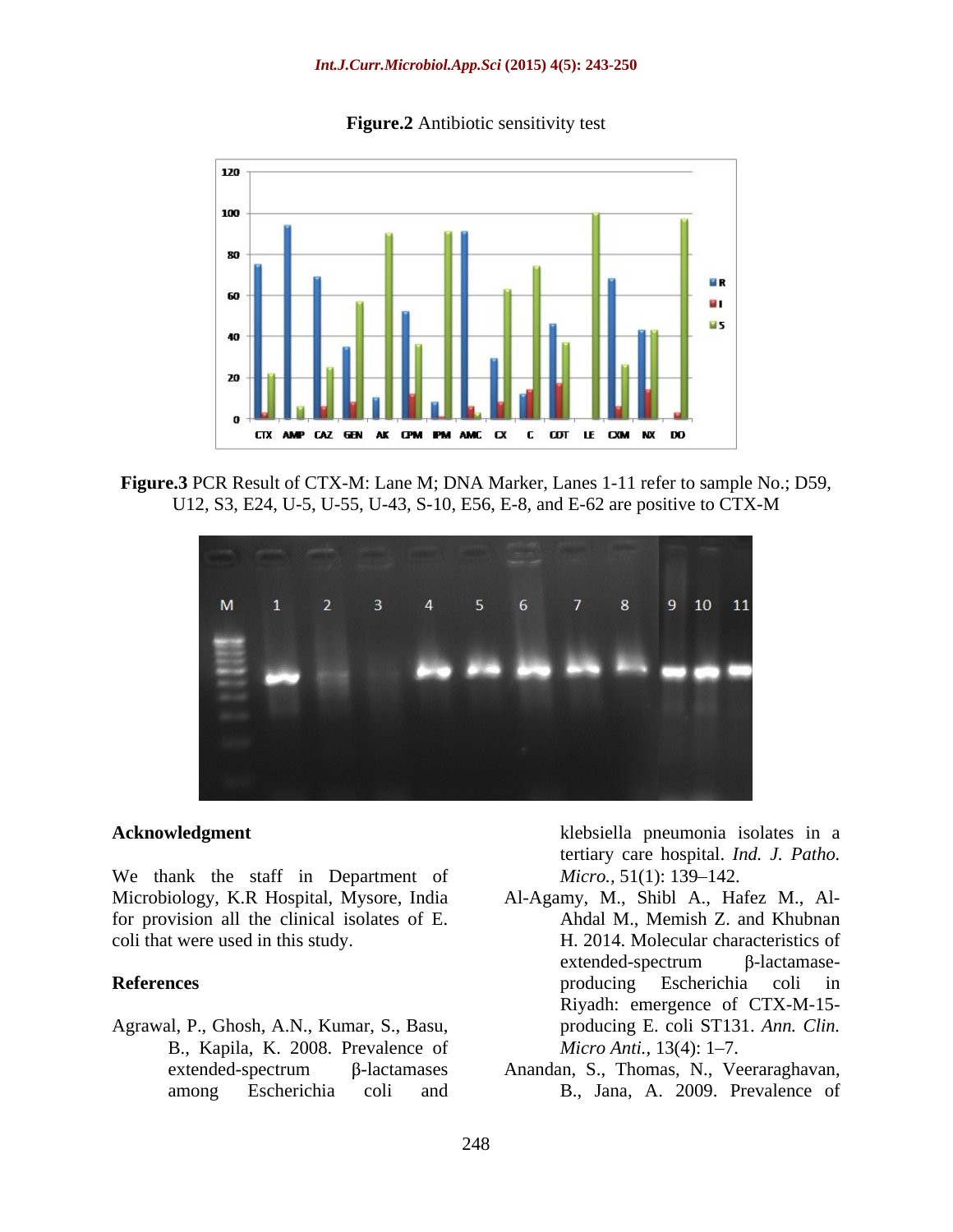Producing *Escherichia coli* and *Environ. Microbiol.,* 73(2): 477 484.

- Bonnet, R. 2004. Growing group of *Agents Chemother.,* 48(1): 1–14.
- 
- Clinical and Laboratory Standard Institute,
- Datta, P., Thakur, A., Mishra, B., Gupta, V. tertiary hospital in India. *J. Infect.*
- Dobrindt, U., Hacker, J. 2008. Targeting to combat extraintestinal pathogenic
- Freeman, J., McBride, S., Heffernan, H., Bathgate, T., Pope, C., Ellis-Pegler, Genitourinary Tract Infection due to CTX-M-15 Producing *Escherichia*
- Hamelin, K., Bruant, G., El-Shaarawi, A., Harel, J., Maynard, C., Masson, L.,

Extendedspectrum β-lactamase and Detroit river areas. *Appl.* 

- *Klebsiella spp* in a Neonatal Karisik, E., Ellington, M., Pike, R., Warren, Intensive Care Unit. *Ind. Pedi.,* 46: R., Livermore D., Woodford, N. 1106 1107. 2006. Molecular characterization of extended-spectrum β-lactamases: the lactamases from Escherichia coli *CTX-M* enzymes. *Antimicrobial*  plasmids encoding CTX-M-15 blactamases from Escherichia coli strains in the United Kingdom. *J.*  Anti. Chemo., 58: 665-668.
- Bradford, P. 2001. Extended-Spectrum \_- Kingsley, J., Verghese, S. 2008. Sequence Lactamases in the 21st Century: analysis of bla CTX-M-28, an ESBL Characterization, Epidemiology, and Detection of This Important cephalosporin resistance in Resistance Threat. *Clin. Micro. Rev.*,<br>14(4): 933–951. **In Example 11** and *nd. J. Path. Micro.*, 51(2): responsible for third-generation cephalosporin resistance in Enterobacteriaceae, for the first time in India. *Ind. J. Path. Micro.,* 51(2): 218–221.
	- 2002. Performance standards for Machado, E., Canton, R., Baquero, F., antimicrobial disc susceptibility Galan, J.C., Rollan, A., Peixe, L., testing. 22<sup>ed</sup> Informational Coque, T.M. 2005. Integron content Supplement. The same state of Extended-Spectrum- $\beta$ -Lactamase-2004. Prevalence of Clinical strains over 12 years in a single hospital in resistant to various β-lactams in a Madrid, Spain. *Antimicrobial Agents* producing *Escherichia coli* strains *Chemother., 49(5): 1823-1829.*
	- *Dis.,* 57: 146 149. McCraken, M. 2006. Characterization of virulence traits: potential strategies (ESBLs) in North America. extended-spectrum Beta- lactamases (ESBLs) in North America. University of Manitoba, Canada.
	- *E. coli* infections. *Curr. Opin.* Narayanaswamy, A., Mallika M. 2010. *Microbiol.*, 11: 409–413. The Prevalence and susceptibility of R. 2008. Community-Onset *coli* in a tertiary care hospital, extended spectrum beta-lactamases in urinary isolates of *Escherichia*  Chennai-South India. *Int. J. Med. Upd.,* 6(1): 39–43.
	- *coli* among Travelers to the Indian Paterson, D.L., Bonomo, R.A. 2005. Subcontinent in New Zealand. *Clin*. **Extended-spectrum ß-lactamases: a** *Infect. Dis.,* 47: 689–92. clinical update. *Clin. Microbiol.* Extended-spectrum  $\beta$ -lactamases: a *Rev.,* 18(4): 657–686.
	- Hill, S., Edge, T.A., Fairbrother, J., Paterson, D.L., Hujer, K.M., Hujer, A.M., Brousseau, R. 2006. Occurrence of B., Bonomo, R.A., The International virulence and antimicrobial *Klebsiella* Study Group, 2003. resistance genes in Escherichia coli isolates from different aquatic *Klebsiella pneumoniae* bloodstream ecosystems within the St. Clair River isolates from seven countries: Yeiser, B., Bonomo, M.D., Rice, L. *Klebsiella* Study Group, 2003. Extended-spectrum  $\beta$ -lactamases in *Klebsiella pneumoniae* bloodstream isolates from seven countries: